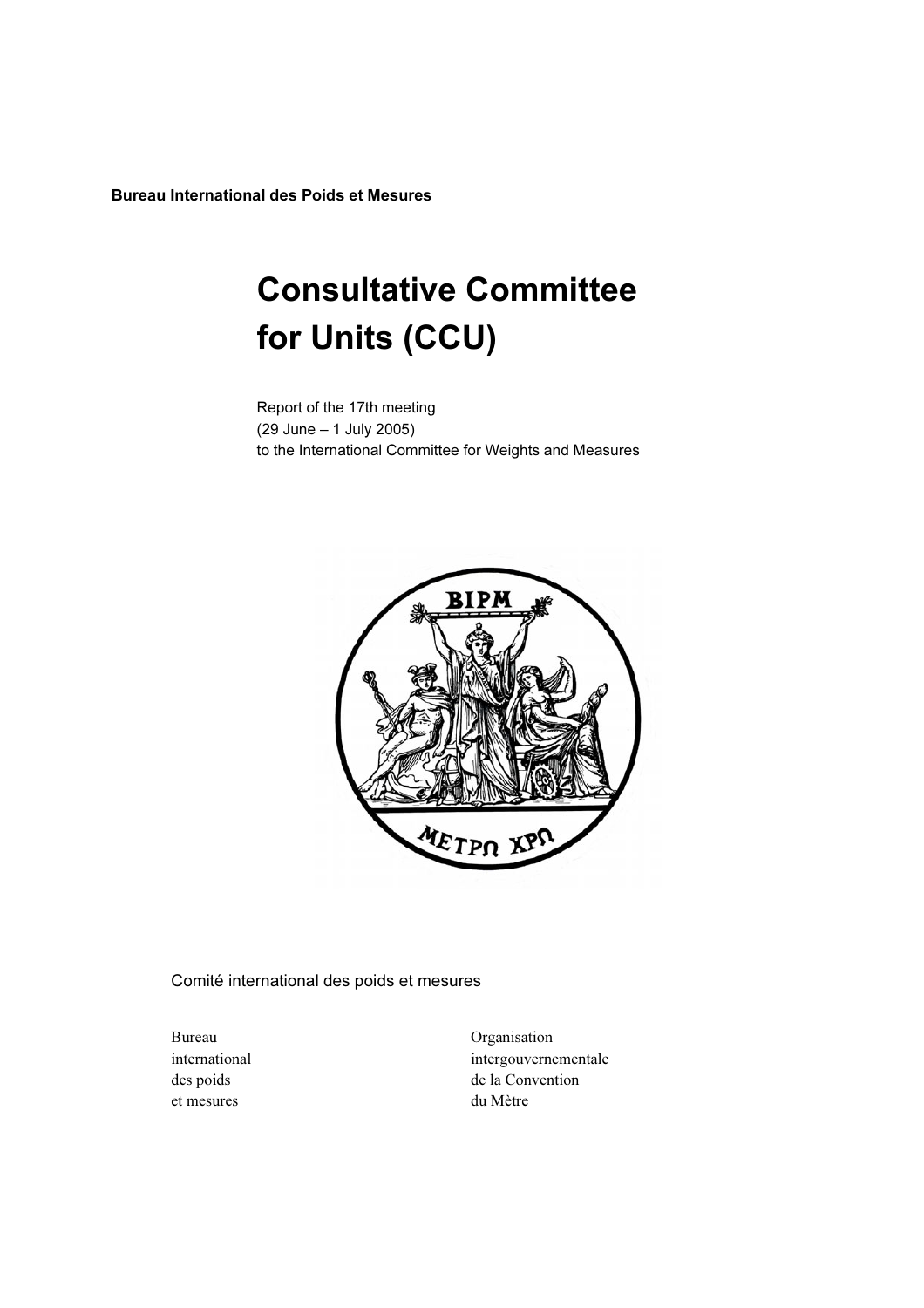Note:

Following a decision made by the International Committee for Weights and Measures at its 92nd meeting in October 2003, Reports of meetings of Consultative Committees will henceforth be published only on the BIPM website in the form presented here.

Full bilingual printed versions in French and English will no longer appear.

> T.J.Quinn, Director BIPM, November 2003.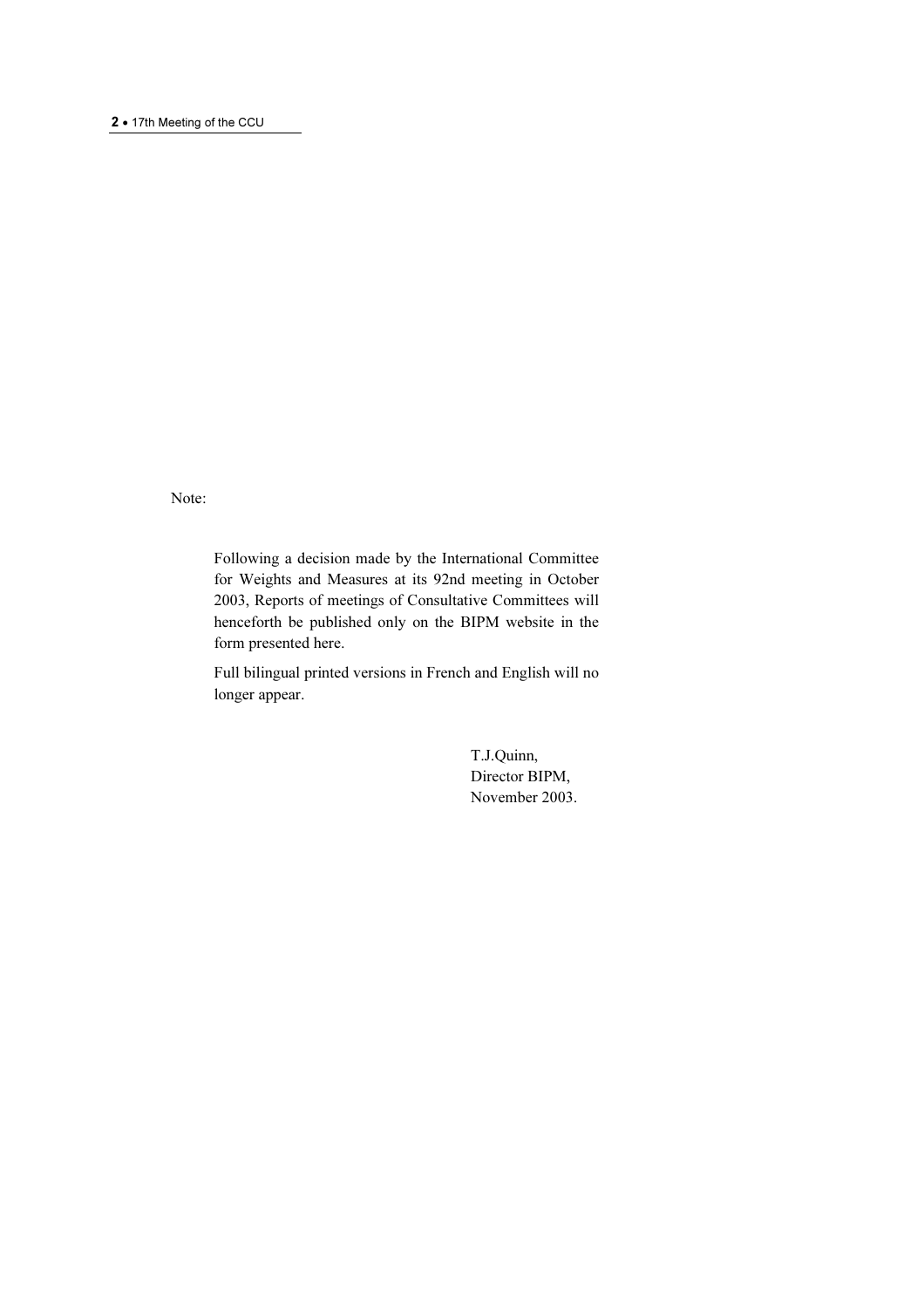## LIST OF MEMBERS OF THE CONSULTATIVE COMMITTEE FOR UNITS AS OF 29 JUNE 2005

#### President

I.M. Mills, International Union of Pure and Applied Chemistry [IUPAC], Commission STU.

#### Executive Secretary

C. Thomas, International Bureau of Weights and Measures [BIPM], Sèvres.

#### Members

Centro Español de Metrología [CEM], Madrid. International Astronomical Union [IAU]. International Commission on Illumination [CIE]. International Commission on Radiation Units and Measurements [ICRU]. International Electrotechnical Commission [IEC], Technical Committee 25. International Federation of Clinical Chemistry and Laboratory Medicine [IFCC]. International Organization for Standardization [ISO], Technical Committee 12. International Organization of Legal Metrology [OIML]. International Union of Pure and Applied Chemistry [IUPAC], Commission STU. International Union of Pure and Applied Physics [IUPAP], Commission SUN-AMCO. National Institute of Metrology [NIM], Beijing. National Institute of Standards and Technology [NIST], Gaithersburg. National Metrology Institute of Japan, National Institute of Advanced Industrial Science and Technology [NMIJ/AIST], Tsukuba. National Physical Laboratory [NPL], Teddington. Physikalisch-Technische Bundesanstalt [PTB], Braunschweig and Berlin. State Committee of the Russian Federation for Standardization and Metrology [Rostekhregulirovaniye of Russia,], Moscow. M. Himbert. T.J. Quinn.

The Director of the International Bureau of Weights and Measures [BIPM], Sèvres.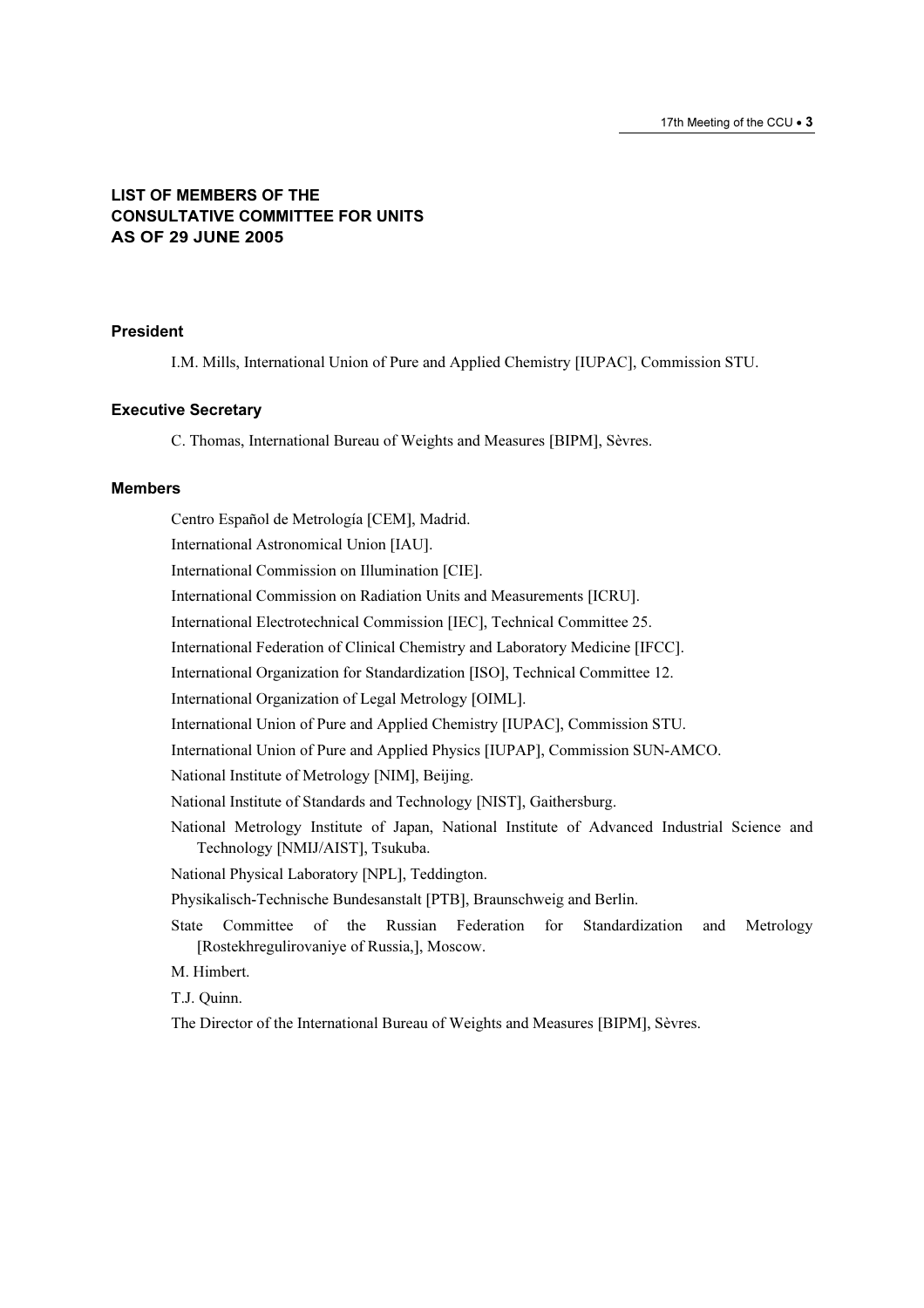# 1 OPENING OF THE MEETING; APPOINTMENT OF THE RAPPORTEUR; APPROVAL OF THE AGENDA

The Consultative Committee for Units (CCU)\* held its 17th meeting at the International Bureau of Weights and Measures (BIPM), at Sèvres, from 29 June to 1 July 2005.

The following were present: J. Bastie (CIE), C.A. Borghi (IEC/TC 25), N. Capitaine (IAU), R. Dybkaer (IFCC), J. Flowers (NPL), K. Fujii (NMIJ/AIST), P. Gérôme (IEC/TC 25), M. Himbert (LNE-INM), Dr S. Karshenboim (VNIIM), A. Leitner (OIML), Zuliang LU (NIM), I.M. Mills FRS (President of the CCU, IUPAC), P. Mohr (NIST), B.W. Petley CBE (IUPAP/SUN-AMCO), T.J. Quinn CBE FRS (Director Emeritus of the BIPM), F. Raso (CEM), B. Siebert (PTB, not present on the first day), B.N. Taylor (NIST), A.J. Thor (ISO/TC 12), A.J. Wallard (Director of the BIPM), A. Wambersie (ICRU), Zhonghua ZHANG (NIM).

Invited: Ch. Bordé (Académie des Sciences, Paris), R.S. Davis (BIPM), M. Gläser (PTB), J. Kovalevsky (Honorary member of the CIPM), M. Stock (BIPM), E.R. Williams (NIST) and Yan ZHAO (AQSIQ).

Also present: P. Giacomo (Director Emeritus of the BIPM); D. Le Coz, J. Miles, C. Thomas (Executive Secretary of the CCU), and J. Williams from the BIPM.

Prof. Mills opened the meeting noting that this was a large group of people, the largest ever. He then welcomed the new comers: Dr Raso from the CEM (Spain), Dr Gérôme, representing the IEC, Prof. Zhonghua Zhang from the NIM (China), Dr Mohr from the NIST (United States), and Dr Karshenboim from the VNIIM (Russian Federation), and the invited guests: Prof. Bordé, Dr Davis, Dr Gläser, Dr Stock, Dr Williams, and Ms Yan Zhao, as well as Prof. Kovalevsky.

Dr Flowers was appointed Rapporteur. Professor Mills did not want the proceedings to be taperecorded; Mrs Le Coz and Ms Miles took notes during the discussions.

Prof. Mills reported that the CIPM of October 2004 had asked us to consider and report on the redefinition of the kilogram. A paper in *Metrologia* by Mills *et al* (document CCU/05-02) had opened up this debate and a number of Consultative Committees and other bodies had commented. This consideration was the primary purpose of the meeting, the other main activity being to finalize the text of the new 8th edition SI brochure.

Dr Taylor asked that the redefinition of the mole as discussed in the paper by Mohr and Taylor (document CCU/05-29) be added to the agenda. Professor Bordé asked that the redefinition of the kelvin also be considered. The President agreed to include these with agenda item 4. The agenda was then approved.

-

<sup>\*</sup> For the list of acr[onyms, click here.](https://www.bipm.org/en/practical_info/acronyms.html)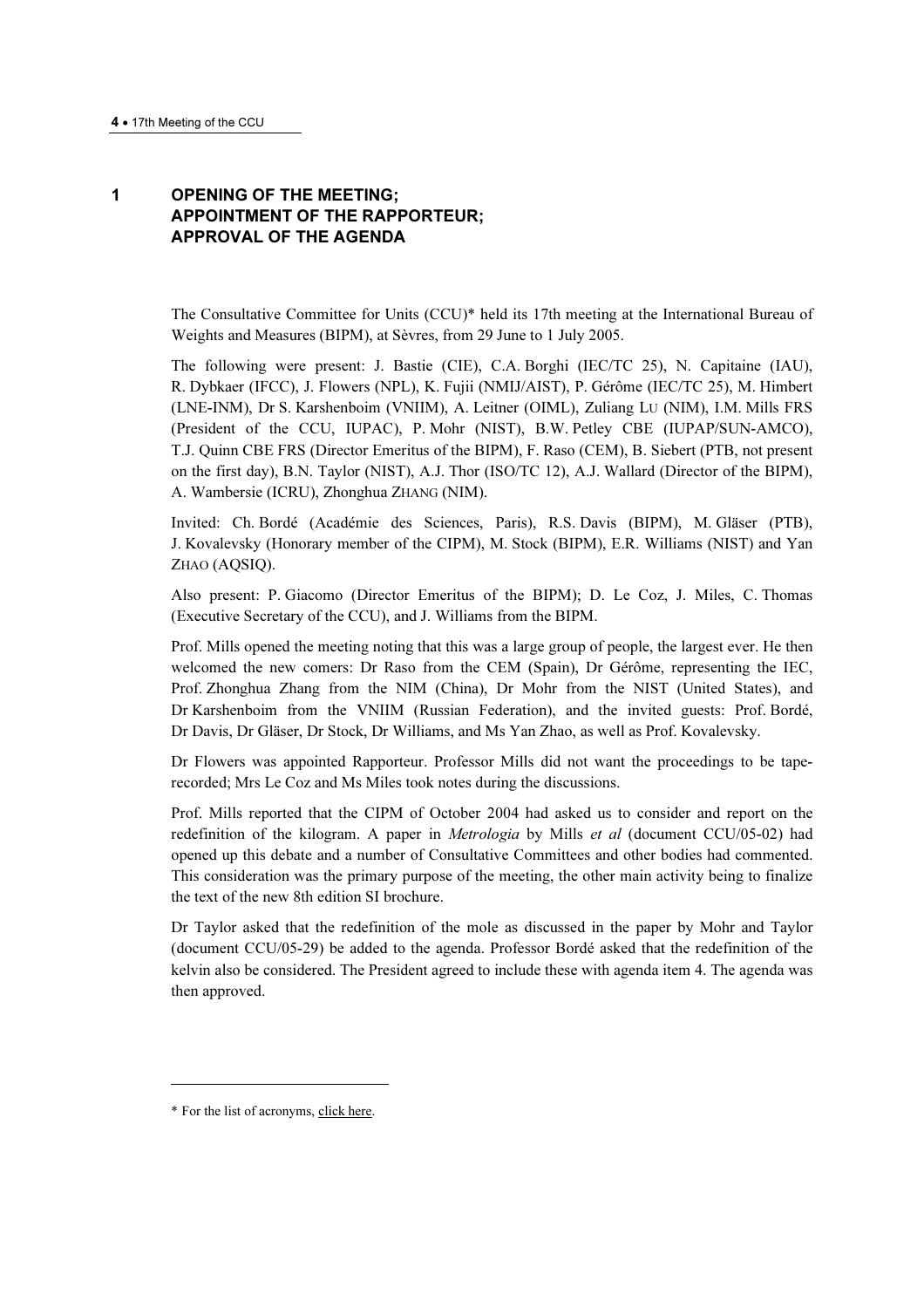# 2 8th EDITION OF THE SI BROCHURE

Decisions on the brochure content had mainly been taken at the last meeting. An editorial meeting had been held in Reading (United Kingdom) in February 2005, with Prof. Mills, Dr Quinn, Dr Taylor, Dr Thomas, and Prof. Thor, leading to minor changes (documents CCU/05-18 to -23). Prof. Mills made it clear that he did not want to go back over last year's decisions.

Professor Mills was also concerned that a detailed review process inside this meeting would be too lengthy, and he asked for minor editorial points to be submitted to him and to the Executive Secretary in writing. A compilation would then be made and a new draft of the brochure be made available on the CCU access-restricted web site in August 2005.

Comments on the wording of the brochure started with Chapter 1. After a number of proposals and subsequent discussion, agreement was made:

- to change "electric field" to "electric field strength" in the margin note of page 2 (as well as in Table 4 of Chapter 2) and "symbol for dimension" to "dimensional symbol" in section 1.3;
- to capitalize "International System of Quantities" in section 1.2.

There was discussion over the form of the equations on page 3, whether one should keep the double circle-integral signs or remove them introducing a double-differential in the left-hand side of the equation. The decision was to leave them in the same form, but to see if large fractions writing rather than with a solidus may be preferable to clarify the meaning.

On Chapter 2, some changes were discussed and recorded, the most important were:

- to re-word the example on the ohm in section 2.1.1;
- to revise the section just below the definition of the kilogram to include the text provided by the Consultative Committee for Mass and Related Quantities (CCM);
- to add a note on the isotopic composition of water after the definition of the kelvin according to Recommendation T 1 (2005) (document CCU/05-25) of the Consultative Committee for Thermometry (CCT);
- to revise the sentence following the definition of the candela to include the expression "spectral luminous efficacy" (definitive wording provided by Dr Bastie after the meeting);
- to add the word "coherent" to the expression "derived units" any time it is necessary, especially in section 2.2.1 and in the headings of Tables 2, 3, and 4 (this word was deleted by mistake at the editorial meeting of last February).

There were no comments on Chapter 3.

Dr Bastie expressed surprise that the draft Chapter 4 on "Units for quantities that describe biological effects" had been abandoned. The President explained that it was not because it was considered unimportant, but because drafting it had led him to the conclusion that it was out of the area of expertise of the editorial committee. It was also unclear that this field had developed a consensus on issues of units and usage. Dr Bastie pointed out that it was important that something is produced before the use of non-SI units becomes entrenched. An extension to section 1.6 in Chapter 1 was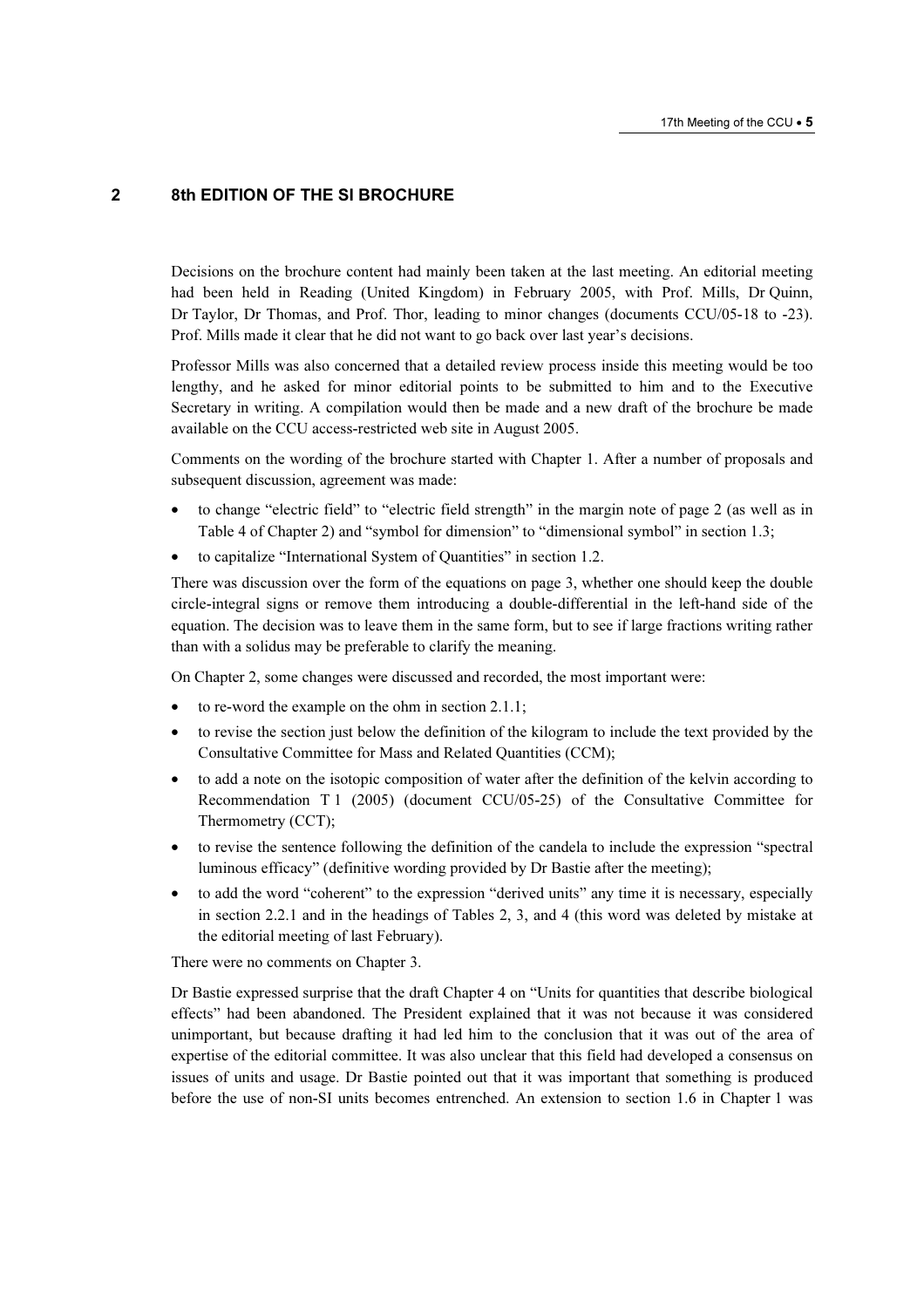suggested, and the President agreed to draft this, but he intends to steer clear of any controversy. He will propose that the CIPM set up a working group to consider physiological quantities and units and hoped that they can produce a paper that will be the basis of a chapter like the old Chapter 4 in future editions.

More discussion of editorial points and other suggestions followed which have been recorded by the Executive Secretary, mainly:

- to add "microarcseconds" in a note to Table 6, for the measurement of very small angles;
- to extend Table 7 to natural and atomic units, as suggested by the editorial group;
- to change the note to Table 7 on the astronomical unit (wording provided by Dr Capitaine after the meeting);
- to introduce "speed" in Table 8 instead of "velocity".

There was a discussion on the difficulty of use of the SI unit symbols in languages that had non-latin alphabets, particularly in Russian (document CCU/05-01). Dr Karshenboim said that local symbols were in common use in Russia. Professor Mills said that the symbols for units were not abbreviations, but recommendations to be used and understood internationally. He said that the use of the correct symbols for units is mandatory, and he suggested that this issue should be covered in the preface or in the introduction of the brochure. This was agreed.

There was agreement to the President's suggestion that Chapter 5 should include an example graph similar to page 3 of the IUPAC green book 2nd edition. In section 5.3.5 it was agreed that there should be a comment on the use of coverage factor. There was discussion on the attitude that we should take to "ppm", "ppb", "percent" and so on. The general agreement was that as these were widely used we could not ignore them although we may discourage their use. It was agreed that Prof. Mills and Dr Quinn would draft a comment to include.

There was discussion on the suggestion from the previous meeting that the BIPM under the guidance of the CCU should provide a website of conversion factors initially based on those in tables 9 and 10 of the 7th edition of the brochure. The IUPAC Green Book could also be a starting point. Dr Taylor asked whether the British/US system was included and pointed out that NIST Special Publication 811 has many conversion factors (in Appendix B). The President suggested that the best thing was that a start should be made and that problems would be dealt with as they occur.

In Appendix 1 it was decided that the historical statements should retain their original wording: we should not correct them to use modern terminology, although a sidebar could be used to indicate modern usage. For example on page 46 "amount of electricity" would be better changed to "quantity of electric charge". It was agreed that the sidebar on page 61 really belonged to the full text with an appropriate table of contents entry. The sidebars should be used for cross-references to decisions that have been changed due to later ones.

About Appendix 2, Dr Thomas will ask each Consultative Committee to deal with its own part. Professor Mills will review and BIPM staff will provide French versions and put the material (including the dates of update) on the web with a pointer to this in the brochure. The parts on "Length", "Mass", and "Temperature" are already in hand.

The President asked for comments on Appendix 3 to be submitted in writing.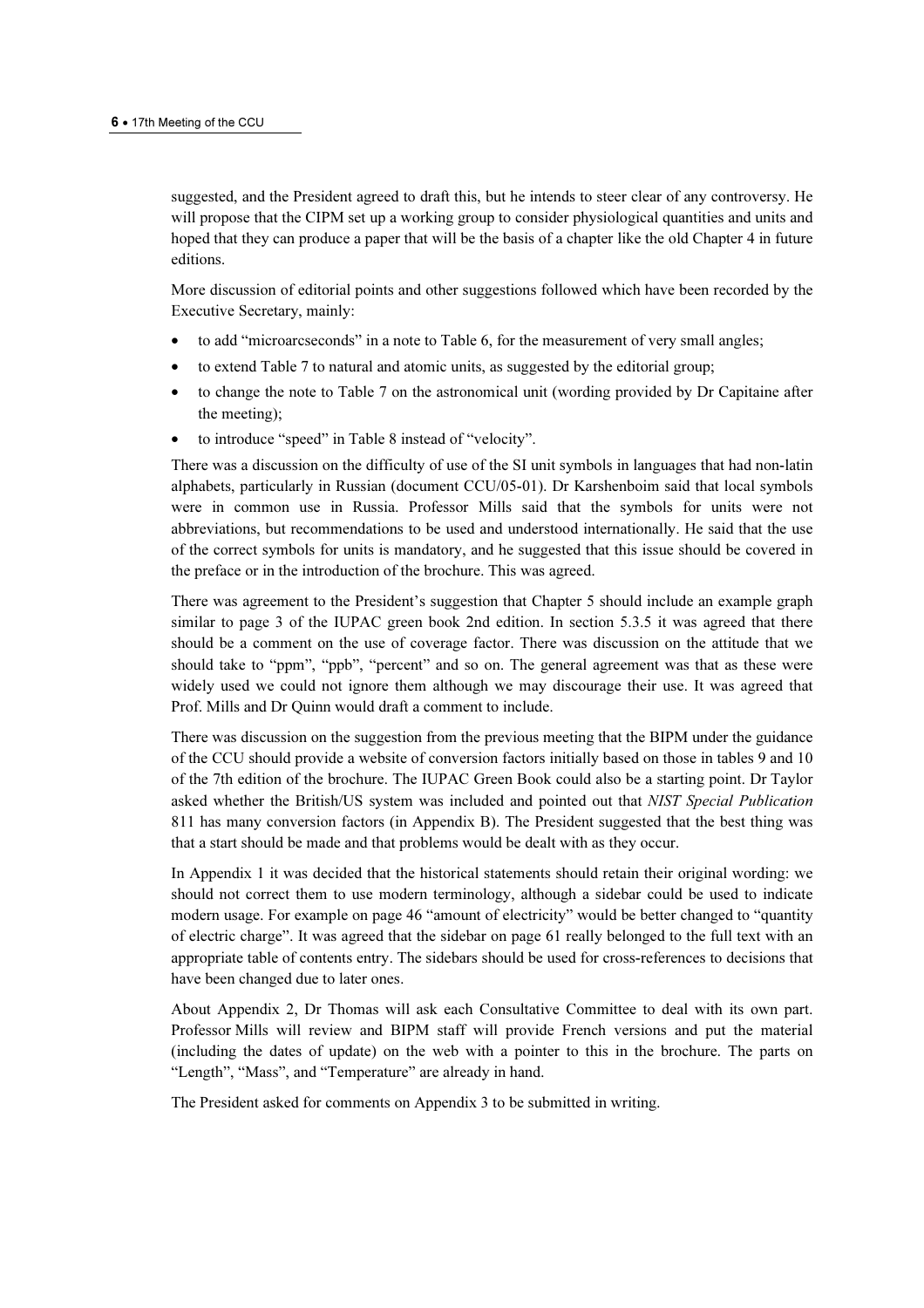Professor Kovalevsky and Prof. Himbert volunteered for working out the draft French version of the 8th brochure (documents CCU/05-31 to CCU/05-36) in collaboration with Prof. Giacomo, Mrs Le Coz, and Dr Thomas.

## 3 REDEFINITION OF THE KILOGRAM, AND POSSIBLY THE AMPERE, KELVIN AND MOLE

The paper by Mills et al (Metrologia, 2005, 42, 71-80) had initiated a lot of debate on the subject of the redefinition of the kilogram. The questions to be considered are:

- Should we recommend action to redefine the kilogram?
- If so, to fix the value of the Planck constant, h, or of the Avogadro constant,  $N_A$ ?
- If so, at what date should we be planning to change the definitions?
- Should we also recommend redefining the ampere to fix the value of the elementary charge  $e$ ?
- Should we also recommend redefining the kelvin to fix the value of the Boltzmann constant k?
- Should we also recommend redefining the mole to allow  $N_A$  to be fixed without overconstraining the system?

## 3.1 Review of the Avogadro project and of the watt balance experiment; other presentations and general discussion

Dr Fujii presented the status of the Avogadro project (document CCU/05-30). The more recent Avogadro result implied an uncertainty in h of  $3.2 \times 10^{-7}$  (dominated by the uncertainty component on the molar mass determination) and was 1 part in  $10<sup>6</sup>$  discrepant with the best watt balance result, which has an uncertainty of  $8.7 \times 10^{-8}$ . The collaboration is presently dealing with the problem of the isotopic ratio of the silicon. This will be done by repeating the measurement but with nearly pure silicon 28, a sphere of which is now being prepared. A 150 g test mass is already available, but five kilograms of material are required in order to produce a one-kilogram sphere. The production and measurement was begun in 2004 and is expected to be completed by 2010. The target uncertainty is  $2 \times 10^{-8}$ . It is planned that a result with an uncertainty of 6.9 × 10<sup>-8</sup> will be produced by 2006 and one of 2.1  $\times$  10<sup>-8</sup> by 2009.

Dr E.R. Willams presented a summary of the status of watt balance experiments around the world (document CCU-05/15). This included his experiment at NIST, which has just produced a new result in agreement with the previous one and presenting an uncertainty of 5 parts in  $10<sup>8</sup>$ . The experimental set-up is significantly rebuilt since their 1998 result on which the CODATA value is based. In summary, by 2010 it can be expected that perhaps as many as six watt balances could be on line and there should be several results approaching an uncertainty of  $2\times10^{-8}$ .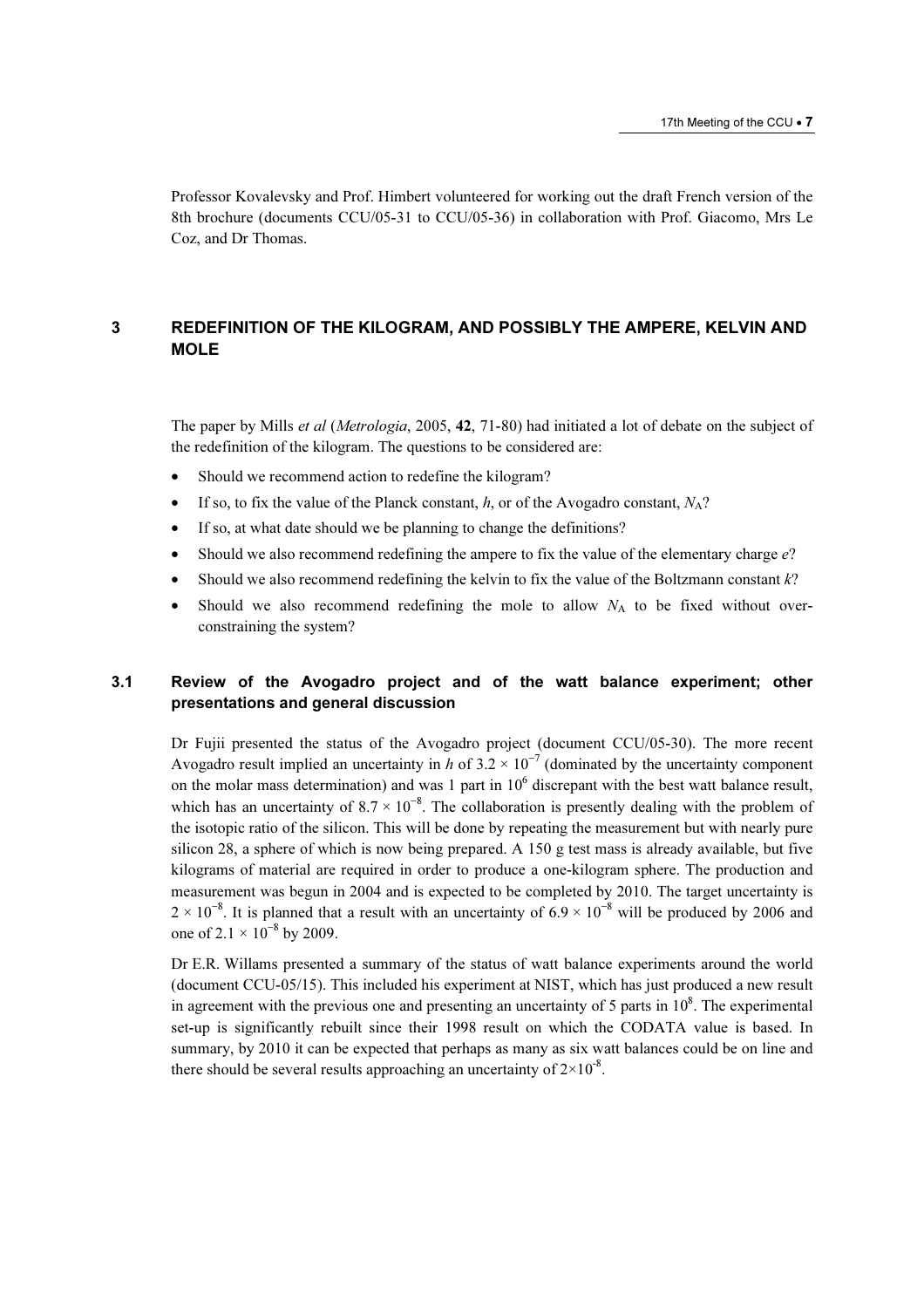Dr Davis argued that the watt balance experiment may be more convenient to monitor the stability of the kilogram-artefact, but he recognized that the Avogadro experiment is extremely valuable because it is independent. Dr Fujii agreed on this, but Dr Quinn expressed his surprise: once the silicon sphere is produced and characterized it should be easy to put it on a balance and then use it to weigh artefacts. Dr Fujii answered that the surface of the sphere may be contaminated and he surmized that an x-ray crystal density experiment could be done once every five to ten years. Dr Gläser briefly described his experience with ion beam accumulation, presently at an uncertainty level of  $1.1 \times 10^{-2}$ , but expected to improve to  $10^{-3}$  to  $10^{-4}$  with bismuth instead of gold ions. He recognized, however, that it may probably not become really competitive. Dr Williams pointed out that it is the independent verification that is the most important thing about having multiple methods and he included the ion beam accumulation in this.

The President then moved the discussion onto the possibility of redefining the ampere in such a way as to fix the value of the elementary charge e. As Mohr and Taylor have pointed out (document CCU/05-26), this means that the Josephson and the von Klitzing constants, respectively  $K_J$  and  $R_K$ , become exact (if the kilogram had been previously redefined from a fixed value of the Planck constant). Electrical measurements would then be improved. Dr Flowers pointed out that they are only improved relative to the SI: many users are accustomed to the conventional values and do not take the uncertainty relative to the SI into account. Dr Williams said that the uncertainty in SI is stated on certificates. Dr Taylor pointed out that if h and e were fixed, the conventional values  $K_{1-90}$ and  $R_{K-90}$  would be abandoned, and  $K_J$  and  $R_K$  would take exact values. The change would be made so as to preserve the latest CODATA values.

Professor Mills brought the committee's attention to the papers from the CCEM (document CCU-05/06), CCQM (document CCU-05/07) and the CCM (document CCU-05/08). He summarized the consensus as in favour of the change of the definition of the kilogram, but not until the discrepancy between the experimental values of h and  $N_A$  had been resolved. His feeling was that there was general agreement that a redefinition would happen at some stage, but there was no urgency. He also judged the feeling of the meeting to be that a definition based on fixed value of  $h$  was the generally, but not universally, preferred choice. This was also his personal choice, although he recognized that an Avogadro based definition is easier to explain.

There was a discussion of the alternative definitions and the general feeling was in favour of the h based definition. Dr Borghi and others expressed concern at the extension to include fixed  $e$ , arguing that we must be careful to consider the implications of the alternative definitions. Dr Gläser expressed his personal preference for the Avogadro based definition.

Dr Taylor drew attention to the proposal of Mohr and Taylor that the mole could be redefined to allow fixing of both h and  $N_A$  (document CCU-05/29 [slightly revised version issued post meeting as document CCU/05-29R]). This is achieved by removing the restriction that the molar mass of carbon 12 be exactly  $12 g$  mol<sup>-1</sup>. Uncertainty is introduced into the molar mass of carbon 12 expressed in kilograms per mole. However the previous relationships would still be true to at least a part in 10<sup>8</sup>, so that in practice there would be no effect on physical chemistry calculations. It was agreed that wider consultation was needed, and Prof. Mills said that he would send the paper of Mohr and Taylor to relevant IUPAC commissions.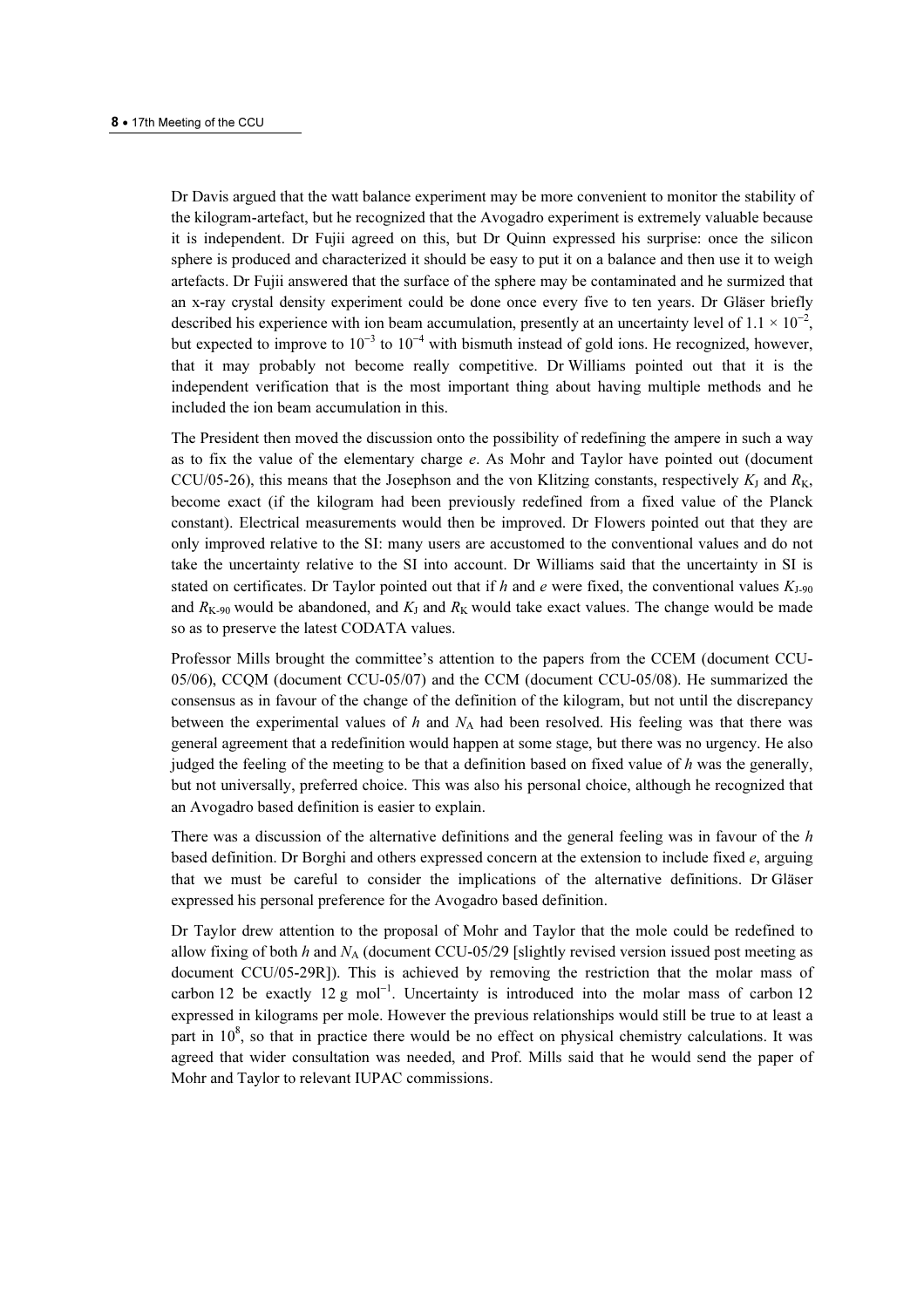Professor Mills returned the debate to the kilogram definition. He agreed that the proposal of the Mills *et al Metrologia* paper was over-ambitious in suggesting a redefinition in 2007. It was agreed that 2011 was a more realistic date for which we should plan. Dr Quinn pointed out that since that paper there had been much debate and further proposals on the redefinition of the ampere, kelvin and now the mole. He agreed that it was better to take the longer view on a bigger package. There was discussion of the need to ensure that redefinition does not reduce the funding for the experimental effort on fundamental constant work. Professor Wallard said that it was clear that this work must go on, but there was a need to bring all the decision makers on board. Professor Mills pointed out that this view was reinforced by a number of submissions, such as documents CCU/05-06, -07, -08, -10, -17 and -38. Thus ended the first day of the meeting.

The discussion resumed in the morning of the second day of the meeting. Professor Bordé presented his paper on the base units of the SI (document CCU/05-10) and also the opinion expressed by the French Academy of Sciences (document CCU/05-17). He prefers a definition of the kilogram based on  $h/c<sup>2</sup>$  as this respects the fact that it is the mass that is Lorentz invariant and not the energy of a collection of photons, and also relates a mass to a time. Professor Mills said that he liked Prof. Bordé's wording of the definition, which involves the de Broglie-Compton frequency of a body, and there was some other support. Dr Gläser suggested the wording "frequency equivalent" of the mass. There was some discussion of the way the definition should be worded. Dr Taylor pointed out that the de Broglie-Compton frequency of a kilogram is astronomically large, of order  $10^{+50}$  Hz, but others felt this was acceptable. Dr Karshenboim objected to a wavelength smaller than the Planck length or and energy higher than the Planck energy being incorporated in the definition as these are unphysical. There was objection to the definition based on assigning a numerical value for h as this would really define the joule and not the kilogram, and also would lose the concept of a body. Professor Bordé confirmed that the proposed formula  $h/c^2$  actually relates to what is measured by watt balances.

Dr Gläser presented a summary of the discussion held at the last CCM meeting in May 2005. Their recommendation (document CCU/05-08) was that redefinition should await experimental agreement at the 2 parts in  $10^8$  level. They also recommended that a *mise en pratique* for the kilogram be drawn up that includes recommended practice for the continuing use of artefacts to disseminate the kilogram.

Dr Flowers agreed that a mise en pratique was needed, as the new definition would have to be realised in a way that maintained the system of prototypes but allowed linking their value to the SI. He pointed out that in principle one could define the kilogram via  $h$ , but use the Avogadro as a realization. Dr Taylor accepted that the CCM has concerns and that the data on the kilogram needed to be improved, but thought that 2 in  $10^8$  was rather tight a constraint.

There was discussion of the problem of public understanding of the definition. It was generally felt that a definition based on fixed h was harder to understand than one based on elementary masses, but there was disagreement on whether this should influence the choice. Dr Williams suggested adding "allows us to calculate the number of atoms to make up a kilogram" to an h-based wording.

Dr Petley noted that an alternative to defining the kilogram to fix h was to use the product  $\alpha h$ (where  $\alpha$  is the fine-structure constant). He felt this is more in line with classical electromagnetism and it retains the magnetic constant,  $\mu_0$ , as an exact constant. The ohm and ampere would then be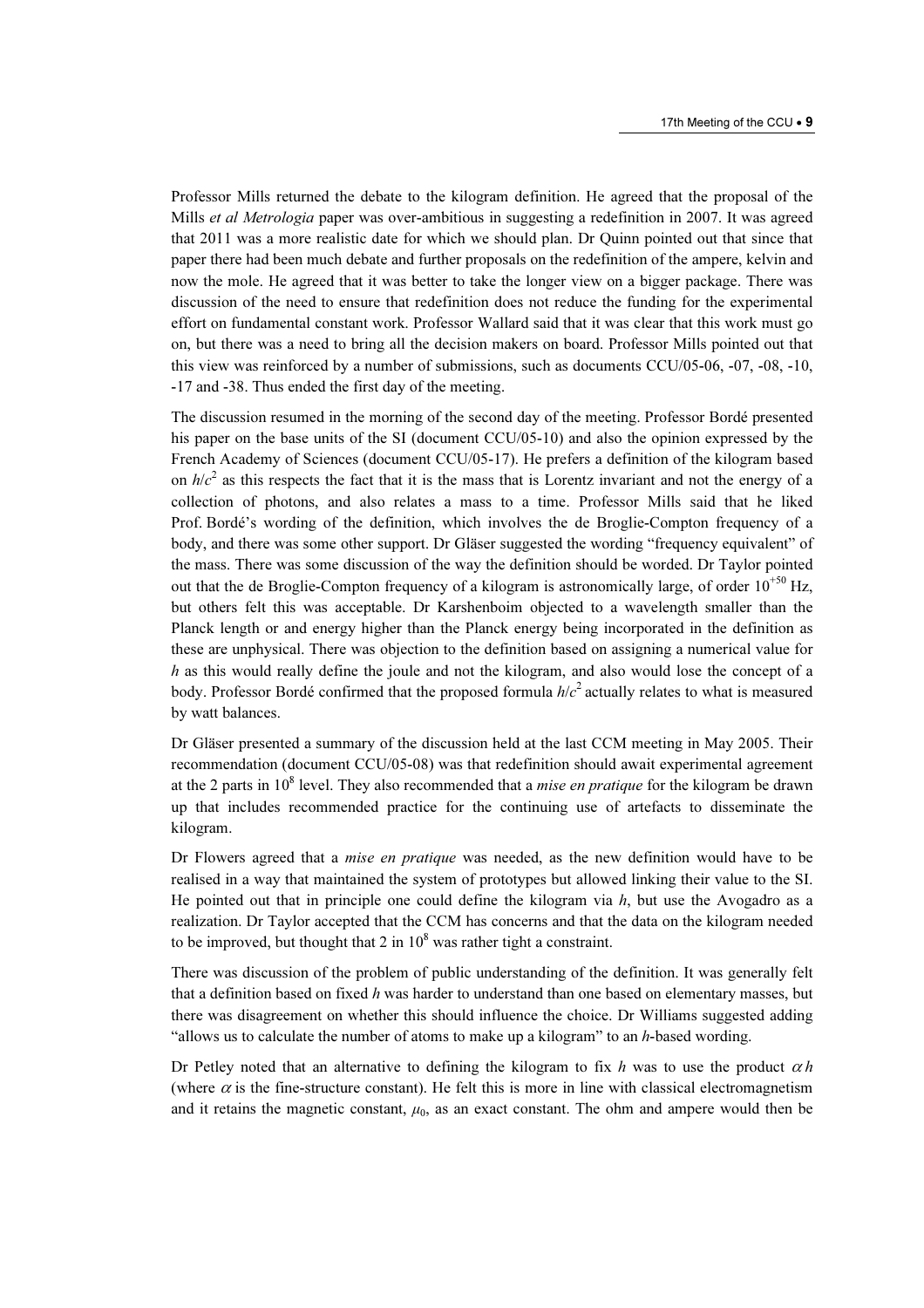unchanged. Dr Williams said that he prefers not to keep the old ampere and fixed magnetic constant, so as to be able to fix e as this fits so well with the Josephson volt and quantum Hall ohm. Dr Borghi strongly expressed his and the IEC preference for a fixed  $\mu_0$ . The reason is that the fixed value of  $\mu_0$ together with the value of the speed of light in vacuum, which is fixed by the definition of the metre, fixes the values of the electric constant,  $\varepsilon_0$ , and the impedance in vacuum,  $Z_0$ . Professor Thor agreed. Dr Taylor pointed out that the CCEM had no problem with an experimentally determined  $\mu_0$ (document CCU/05-06) and that Dr Mohr has consulted Prof. Jackson (the author of the classic text on electromagnetism), who also thinks that it is acceptable (see document CCU/05-26).

Dr Quinn summarized outcomes of the CCM meeting, at which he was present. He agreed that the discrepancy between the watt balance and Avogadro results must be sorted out before a new definition can be put in place. The uncertainty on the determination of  $h$  from the Avogadro experiment could soon be below a part in  $10^7$ : the CCU should move forward on the assumption that this will happen and not focus on the discrepancy. He agreed that a mise en pratique was needed for the kilogram similar to that for the metre, describing a number of realizations and their uncertainties.

## 3.2 CCU Recommendation U 1 to the CIPM

The President showed a draft recommendation to the meeting. The proposed text was to recommend that preparations be made for new definitions of the kilogram, ampere and kelvin in 2011.

Professor Thor wanted three separate recommendations for the redefinitions of the three units. Dr Quinn said that as we are the Consultative Committee tasked to look at the whole SI, we should do things wholemeal and not piecemeal. There was general support for this view and Prof. Thor agreed to withdraw his suggestion.

There was further discussion of the detailed wording of the recommendation, in particular on how much we should state a preference for an  $h$  based definition. Dr Gläser agreed to a preference for  $h$ being stated if tempered with "for example".

Dr Taylor suggested that reference to the redefinition of the mole that Dr Mohr and he proposed be included in the text and this was agreed.

The Chinese delegation made some comments in writing (now document CCU/05-39).

Dr Thomas edited the agreed changes into the recommendation while the discussion took place. She agreed to circulate the final version of Recommendation U 1 in English and in French (now documents CCU/05-40 and -41).

The President assured the meeting that he would bear the comments made at this meeting in mind when presenting the recommendation to the CIPM next October.

Dr Dybkaer suggested that the International Union of Biochemistry and Molecular Biology (IUBMB) and the International Federation of Clinical Chemistry and Laboratory Medicine (IFCC) as well as CCQM should be consulted on the proposed change to the mole. Professor Mills asked for further suggestions of bodies that should be consulted on the proposed changes to be sent to him.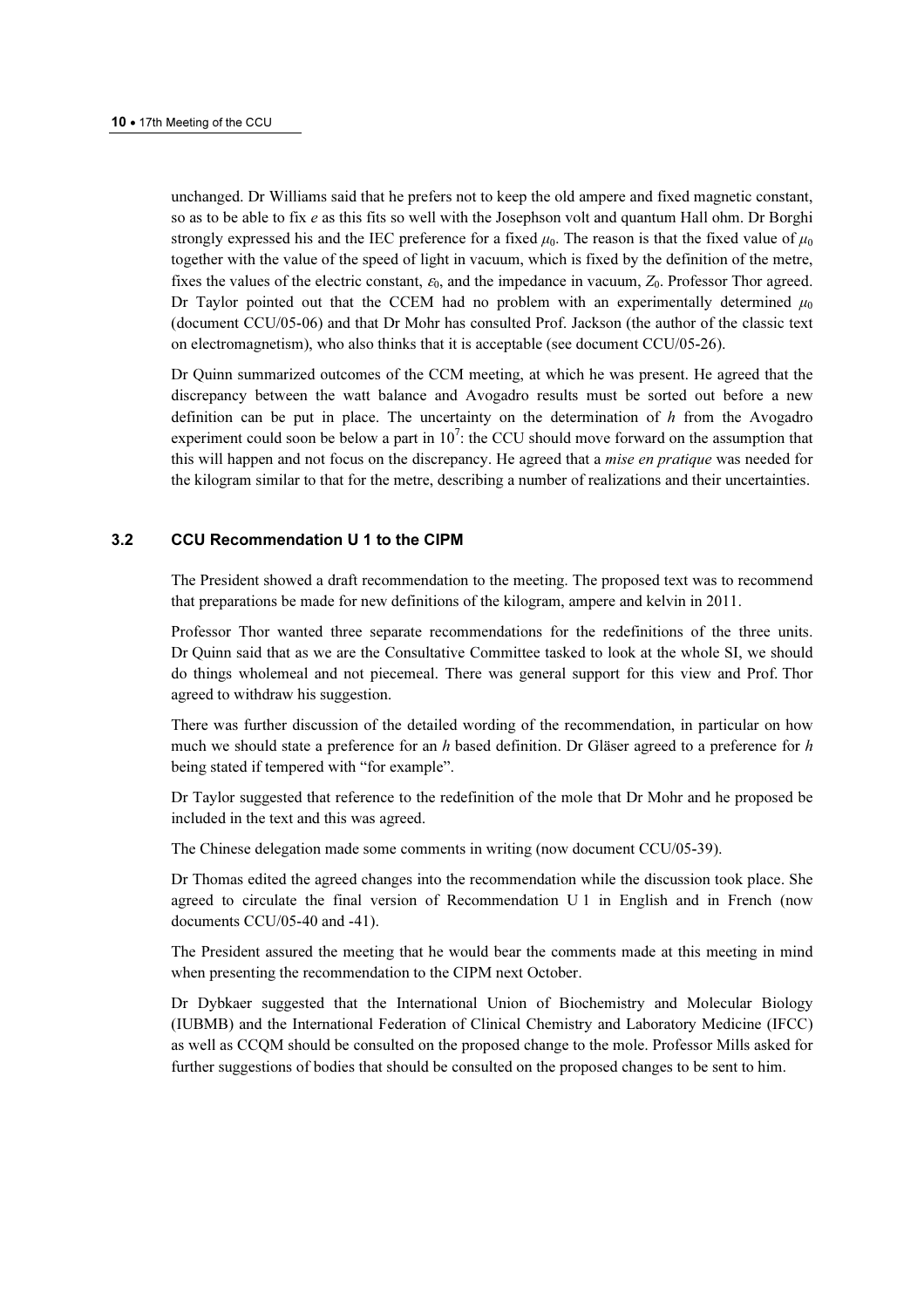## 4 POSSIBILITY OF A NEW NAME FOR THE KILOGRAM

Professor Thor said he felt it important to find a new name for the kilogram, as it is a base unit but its name incorporates a prefix. Dr Fujii was in agreement in principle but thought there would be many problems in following this proposal through. Dr Leitner reminded the meeting that this proposal had been on the table for many years. The President took a straw poll, which was in favour of no action.

#### 5 REDEFINITION OF THE KELVIN

### 5.1 Clarification to the present definition of the kelvin

Dr Stock presented the outcome of the last CCT meeting held earlier in June 2005, where the necessity for a clarification of the definition of the kelvin was discussed. The results of the recent key compar[ison CCT-K7 of wate](http://kcdb.bipm.org/AppendixB/KCDB_ApB_search_result.asp?search=2&cmp_cod_search=CCT-K7&match_exact=0)r triple point cells showed discrepancies much greater than repeatability, due to the isotopic content of water. Some laboratories presently correct for this and some do not. The text of the proposal (document CCU/05-25 [CCT Recommendation T 1 (2005) to the CIPM]) to add a statement on the isotopic content of water after the current definition of the kelvin was discussed. Dr Flowers asked about the difference between using standard water and applying a correction based on its analysis: should the words "corrected for" be in the definition? Dr Stock said that the formula will be in a *mise en pratique* and that would be sufficient: the wording could stand. Dr Taylor said that the ratios of isotopes should be expressed in more precise language. Dr Dybkaer suggested the wording be changed to "the isotopic composition defined by the following amount-of-substance ratios". Professor Mills will check our comments with the CCT and the relevant working group. Professor Wallard said that we should anticipate the approval of the CIPM and insert this clarification into the brochure.

## 5.2 Possibility of redefining the kelvin to fix the Boltzmann constant

Dr Stock continued by presenting the outcomes of the workshop on the determination of the Boltzmann constant held at the PTB in January 2005, reported in document CCU/05-04. The repeatability of water triple point cells is 1 part in  $10^7$ . The best experimental determinations of the Boltzmann constant, k, are about 2 parts in  $10^6$ , and expected to reach 1 part in  $10^6$  soon. It is unclear if any technique presently under consideration will reach 1 part in 10<sup>7</sup>. However, some consider that a 1 part in  $10^6$  determination of the Boltzmann constant is sufficient to allow the redefinition of the kelvin. The main advantage of a thermodynamic definition of the kelvin would be at temperatures away from the triple point where the uncertainty of temperatures recorded in ITS-90 quickly rises.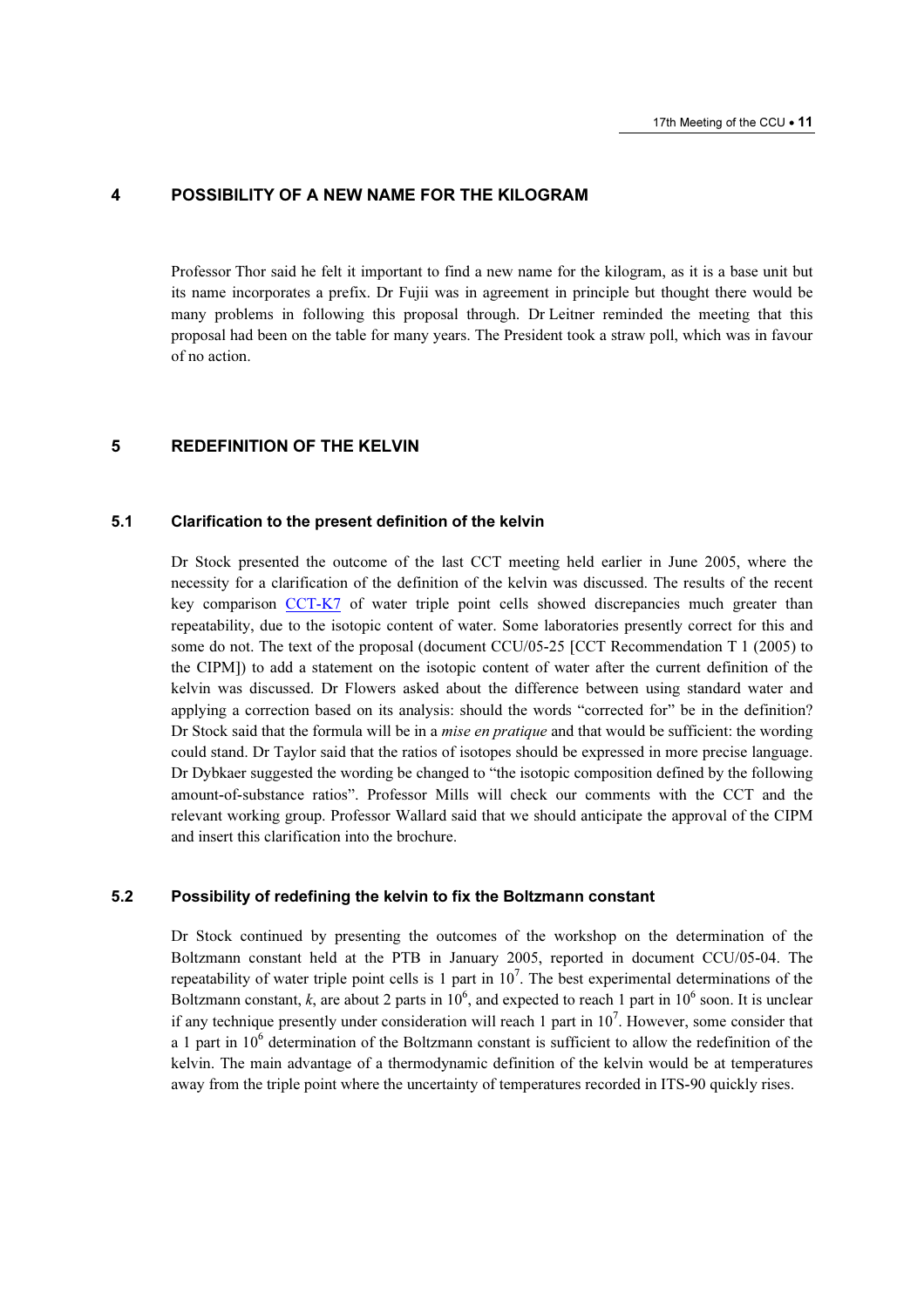Professor Bordé described work on measuring the Boltzmann constant by Doppler broadening measurements. At present the accuracy of this technique is a factor of ten below the best rival measurements, but he considers it a promising technique and the experiment in his laboratory is making rapid progress. He confirmed when questioned that the technique did not require the Avogadro constant as an input and was a direct measurement of k.

Dr Quinn commented that there has been good preparation for the kelvin redefinition. It was borderline whether this could go ahead based on presently available data; an improvement of only a factor of 2 or 3 in experimental uncertainty would however ensure it.

## 6 THE PROJECT FOR AN SI "MINI-BROCHURE"

At the suggestion of the CIPM, which felt that the SI brochure needed to be made more accessible, Prof. Mills has prepared a "mini-brochure", to be additional to the main brochure and published separately. There were two versions for consideration: a short two-page version (document CCU/05- 13) and a longer four-page version (document CCU/05-14).

Dr Flowers thought the two-page version too brief; he wanted the units outside the SI to be included. Professor Thor and Dr Taylor thought that a two-page format was more user friendly. Professor Mills said that the four-page version could be produced on a single folded sheet of A3. Professor Himbert preferred the four page version, but thought that the order should be revised so that the unit definitions did not come first. Professor Mills likes the definitions to be upfront. Dr Siebert also preferred the four-page version, and wanted inclusion of the neper. Professor Wallard liked the promotion of the BIPM and the Metre Convention. Dr Petley didn't like the photo being of the kilogram prototype: it is the most old-fashioned technology and something that we are proposing to make obsolete. Dr Quinn thought that the more modern a photograph the quicker it will look outdated! The President took opinions from around the table: the four-page version was clearly preferred over the two-page version.

The four-page version of the "mini-brochure" was then discussed in more detail. A number of minor editorial suggestions were accepted. It was also suggested that the examples chosen should be more varied. Also the font chosen should be one in which one can distinguish the letter "ell" from the number one. The President undertook to produce a new version taking into account the many suggestions.

It was also proposed to think about another summary of the SI brochure, which could be presented as a thin-paper folder of pocket size.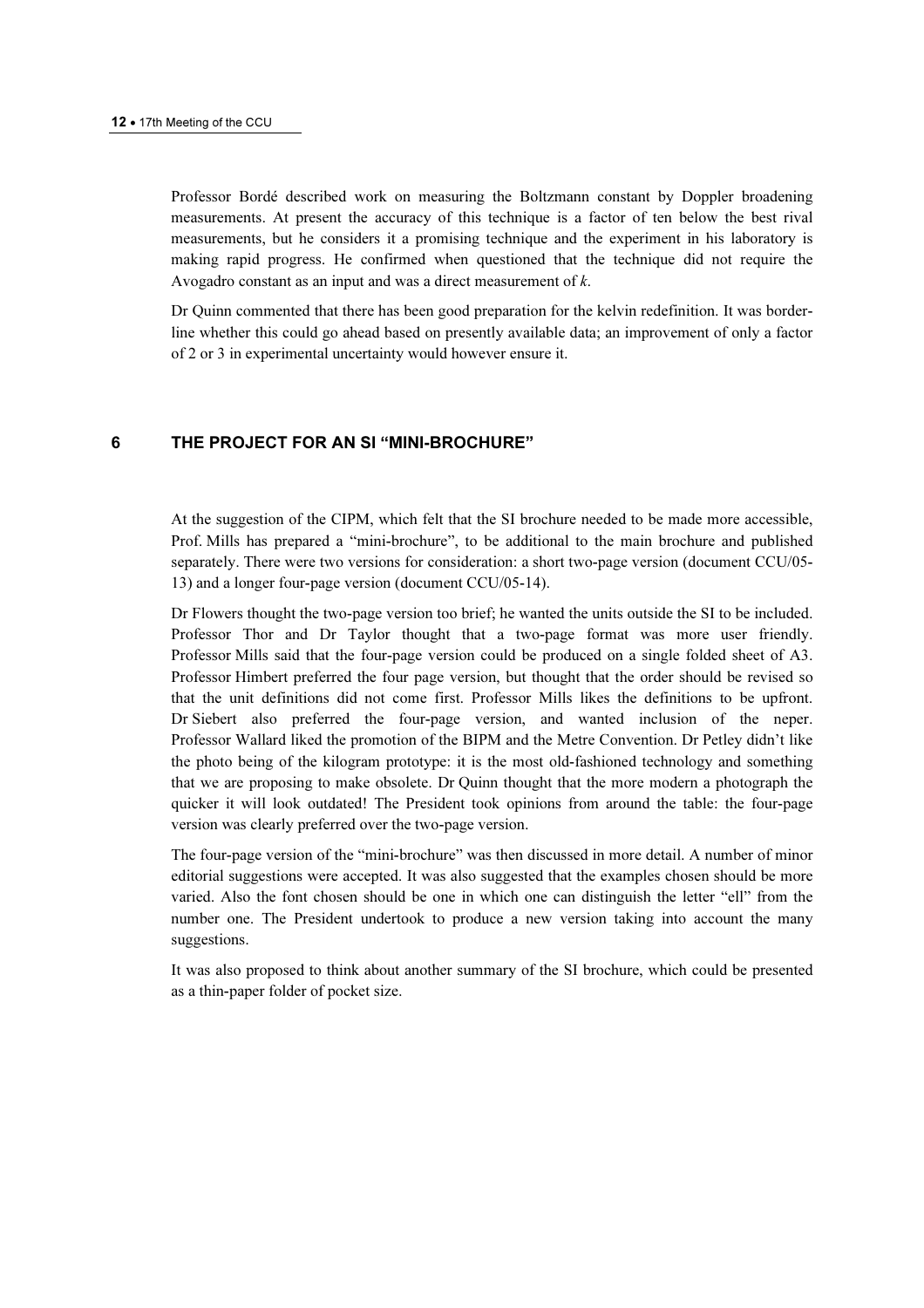# 7 VIEWS ON THE DRAFT NEW EDITION OF THE INTERNATIONAL VOCABULARY OF BASIC AND GENERAL TERMS IN METROLOGY (VIM)

Professor Wallard informed the meeting that the Joint Committee for Guides in Metrology (JCGM) was currently preparing a supplement to the Guide to the Expression of Uncertainty in Measurement (GUM) and the 3rd edition of the International Vocabulary of Basic and General Terms in Metrology (VIM). The BIPM would very much like to host these texts on its website, but this is still in discussion with ISO, which produces hard copies and charges for them.

Dr Thomas confirmed that the definitions of the words "quantity" and "unit" as given in the current draft of the 3rd edition of the VIM had been included in the margin note of section 1.1 in Chapter 1 of the 8th SI brochure.

Professor Giacomo said that one question strongly debated in the VIM meetings concerned the question of complex quantities, the values of which are obtained as the product of a complex number by a unit, for example a complex impedance. He asked the CCU meeting for advice on it. After a brief discussion, the President concluded that he saw nothing wrong here, but it would perhaps require some more thinking.

## 8 ANY OTHER BUSINESS; DATE OF NEXT MEETING

There was a discussion on whether the CCU papers should be moved to the public website. Professor Wallard said that he encouraged a move to greater openness. There were concerns expressed that some of the papers submitted were drafts unsuitable for publication and that some of the institutes had procedures for approving published material. Professor Mills promised he would think about it. [In July he decided, together with the Executive Secretary, that no documents proposed to the 17th meeting of the CCU would be moved to the public part of the BIPM website, because they are either already published, or on the way to be published, or else need to be further worked out before publication.]

The new edition of the brochure and the "mini-brochure" will be submitted for approval to the CIPM in October 2005, and bilingual publication should take place during the first semester of year 2006.

It is expected the next meeting will be in June 2007.

[The dates of 11 to 13 June 2007 for the 18th CCU meeting were decided by the CIPM at its October 2005 meeting.]

> Dr J. Flowers, Rapporteur October 2005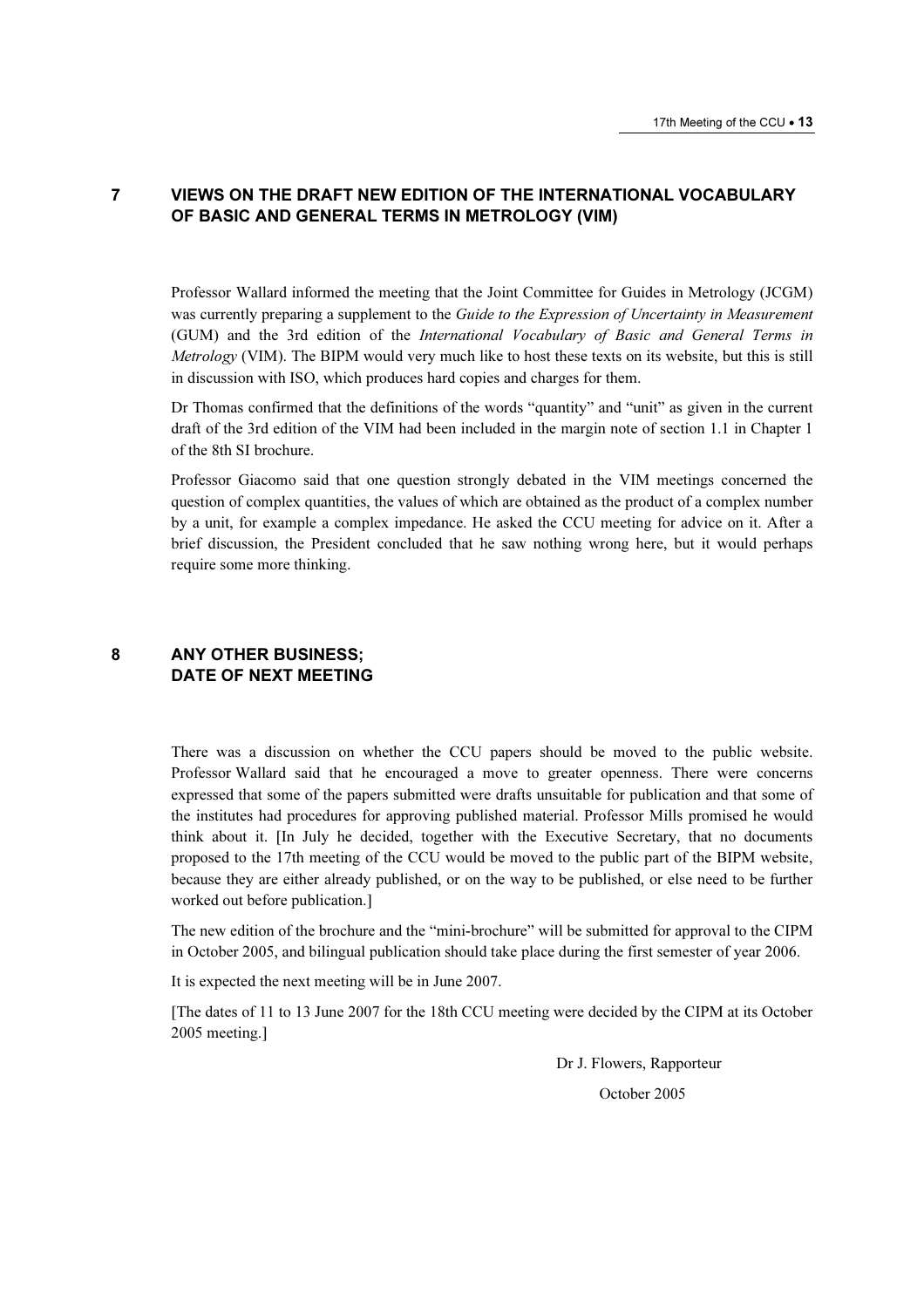# RECOMMANDATION DU COMITÉ CONSULTATIF DES UNITÉS PRÉSENTÉE AU COMITÉ INTERNATIONAL DES POIDS ET MESURES

#### RECOMMANDATION U 1 (2005) :

# Sur un éventuel changement des définitions du kilogramme, de l'ampère, du kelvin et de la mole

Le Comité consultatif des unités (CCU),

#### considérant

- ses responsabilités concernant :
	- le développement du Système international d'unités (SI), responsabilité qui lui a été conférée lors de sa création, en 1964, par le Comité international des poids et mesures (CIPM),
	- l'établissement des éditions successives de la brochure sur le SI, et enfin
	- son rôle de conseil auprès du CIPM sur les questions relatives aux unités de mesure ;
- l'importance d'avoir une connaissance élargie et approfondie du SI, afin de s'assurer qu'il répond aux besoins de tous ses utilisateurs, tout en reflétant les avancées de la science et la compréhension des lois de la physique ;
- les grandes améliorations en exactitude apportées à notre connaissance des valeurs de la plupart des constantes fondamentales de la physique depuis le dernier changement de la définition d'une unité de base en 1983, qui a fixé la valeur de la vitesse de la lumière dans le vide ;
- l'impact des applications de l'effet Josephson et de l'effet Hall quantique sur la métrologie ;
- le consensus actuel sur le souhait de trouver un moyen de définir toutes les unités de base du SI en fonction de constantes fondamentales de la physique, afin qu'elles soient universelles, permanentes et invariables dans le temps ;
- · la Résolution 7 de la 21<sup>e</sup> Conférence générale des poids et mesures en 1999 concernant une future nouvelle définition du kilogramme ;
- les recommandations récentes (2005) proposées au CIPM par les Comités consultatifs pour la masse et les grandeurs apparentées (CCM), pour l'électricité et le magnétisme (CCEM) et pour la thermométrie (CCT), concernant d'éventuelles nouvelles définitions du kilogramme utilisant, par exemple, une valeur fixée de la constante de Planck, de l'ampère, utilisant une valeur fixée de la charge élémentaire, et du kelvin, utilisant une valeur fixée de la constante de Boltzmann, ainsi que la recommandation du Comité consultatif pour la quantité de matière – métrologie en chimie (CCQM), qui précise les préoccupations de la communauté des chimistes ;
- la recommandation récente faite au CCU par le CODATA Task Group on Fundamental Constants, qui apporte son soutien aux nouvelles définitions mentionnées ci-dessus, et aussi à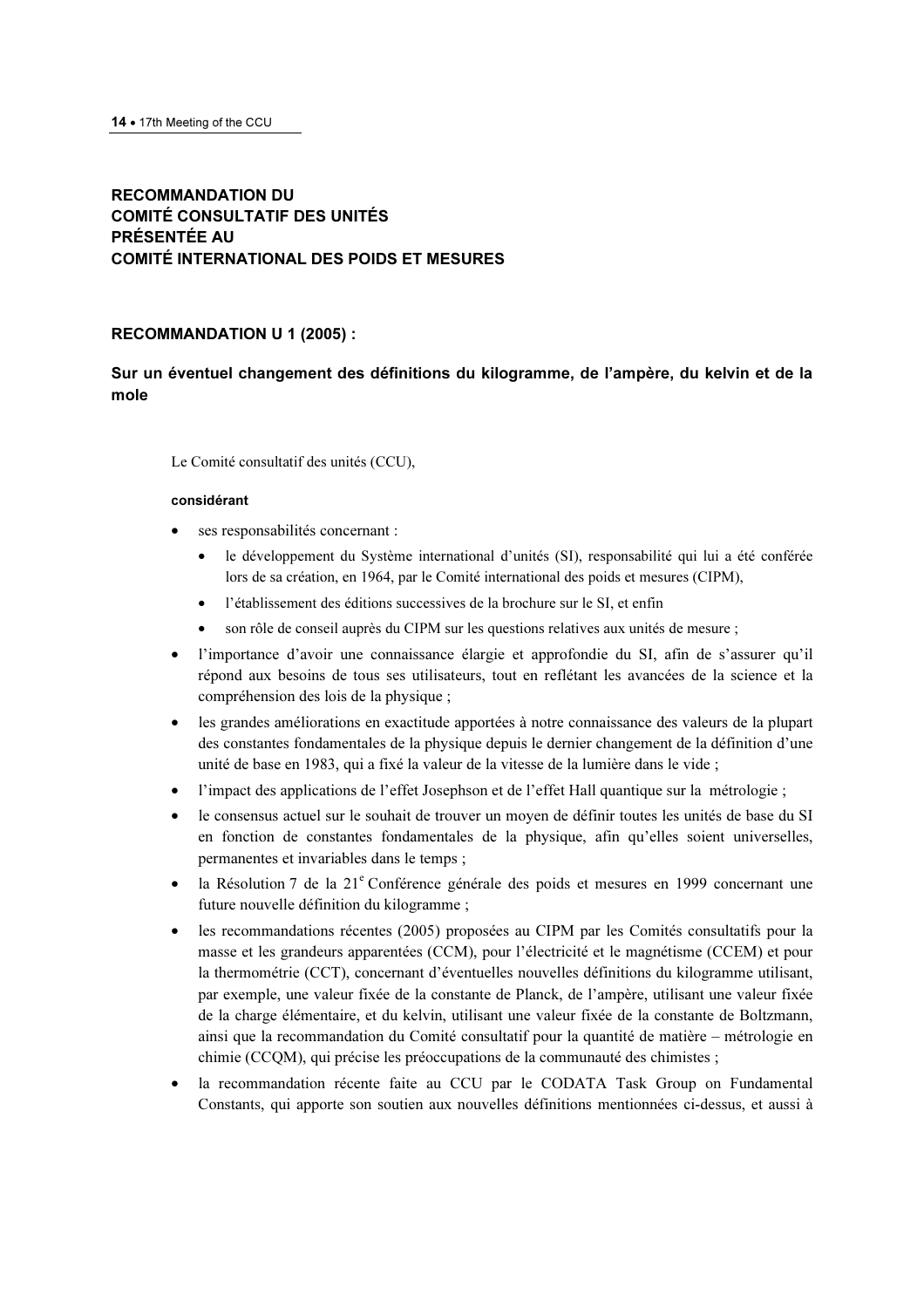une nouvelle définition simultanée de la mole, fondée sur une valeur fixée de la constante d'Avogadro ;

- la conclusion générale à laquelle les Comités consultatifs et le CODATA Task Group sont parvenus à l'issue de leurs discussions, à savoir que si l'on doit établir de nouvelle définitions pour le kilogramme, l'ampère et le kelvin, il serait souhaitable que ces changements soient simultanés ;
- qu'il est essentiel de disposer d'autres résultats expérimentaux avant de redéfinir ces unités de base, comme l'ont fait remarquer les Comités consultatifs dans les recommandations mentionnées ci-dessus ;
- qu'avant d'apporter ces importants changements aux définitions des unités de base du SI, il convient de diffuser largement ces propositions à la communauté scientifique et aux utilisateurs qui ne participent pas aux Comités consultatifs de la Convention du mètre, afin de connaître et de prendre en compte leur avis ;

#### demande que le CIPM

- approuve, en principe, la préparation des nouvelles définitions et mises en pratique du kilogramme, de l'ampère et du kelvin de telle manière que, si les résultats expérimentaux sont acceptables, en accord avec les Comités consultatifs et les autres instances appropriées, le CIPM puisse préparer des propositions qui seront présentées aux Gouvernements des États membres de la Convention du Mètre à temps pour être soumis, en vue de leur adoption, à la 24<sup>e</sup> Conférence générale en 2011 ;
- étudie la possibilité de donner simultanément une nouvelle définition de la mole, fondée sur une valeur fixée de la constante d'Avogadro ;
- prépare un projet de Résolution à soumettre à la 23<sup>e</sup> Conférence générale en 2007 afin d'attirer l'attention des États membres sur ces activités ;
- encourage de plus les laboratoires nationaux de métrologie à continuer à financer au niveau national les recherches appropriées, afin de faciliter les changements suggérés précédemment et d'améliorer notre connaissance des constantes fondamentales concernées, en vue de l'amélioration du Système international d'unités.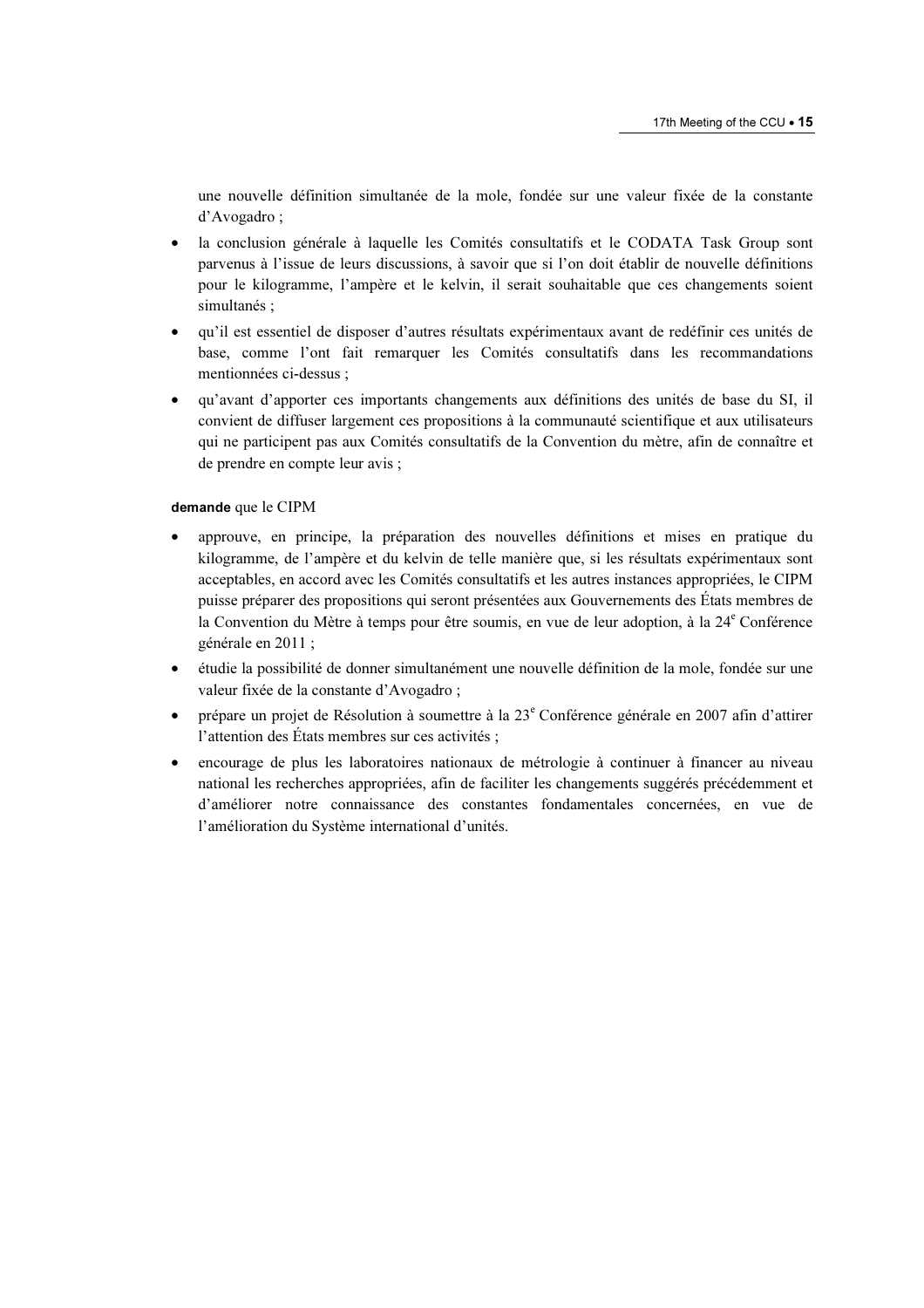# RECOMMENDATION OF THE CONSULTATIVE COMMITTEE FOR UNITS SUBMITTED TO THE INTERNATIONAL COMMITTEE FOR WEIGHTS AND MEASURES

## RECOMMENDATION U 1 (2005)

## On possible changes to the definitions of the kilogram, the ampere, the kelvin and the mole

The Consultative Committee for Units (CCU),

#### considering

- the responsibilities of the CCU, namely:
	- those given to it at its creation in 1964 by the CIPM concerning the development of the SI,
	- its responsibility for the drawing up of successive editions of the SI brochure,
	- the further responsibility of giving advice to the CIPM on matters related to units of measurement;
- the importance of taking a broad and profound view of the SI to ensure that it meets the needs of all users while at the same time ensuring that it reflects advances in science and in the understanding of the structure of physics;
- the great improvements that have taken place in the accuracy of our knowledge of the values of most of the fundamental constants of physics since the last change in the definition of a base unit in 1983, which fixed the value of the speed of light in vacuum;
- the impact on metrology of the application of the Josephson and quantum-Hall effects;
- the consensus that now exists on the desirability of finding ways of defining all of the base units of the SI in terms of fundamental physical constants so that they are universal, permanent and invariant in time;
- Resolution 7 of the 21st CGPM, 1999, concerning a future definition of the kilogram;
- the recent (2005) recommendations from the CCM, the CCEM, and the CCT to the CIPM concerning possible redefinitions of the kilogram to fix, for example, the Planck constant, the ampere to fix the elementary charge and the kelvin to fix the Boltzmann constant, and also from the CCQM in relation to the interests of the chemical community;
- the recent recommendation to the CCU from the CODATA Task Group on Fundamental Constants supporting the redefinitions above, and also on redefining at the same time the mole in terms of a fixed value of the Avogadro constant;
- the broad view that has emerged from discussions at these meetings of Consultative Committees and the CODATA Task Group, that if changes do take place in the definitions of the kilogram, the ampere and the kelvin, they should all take place at the same time;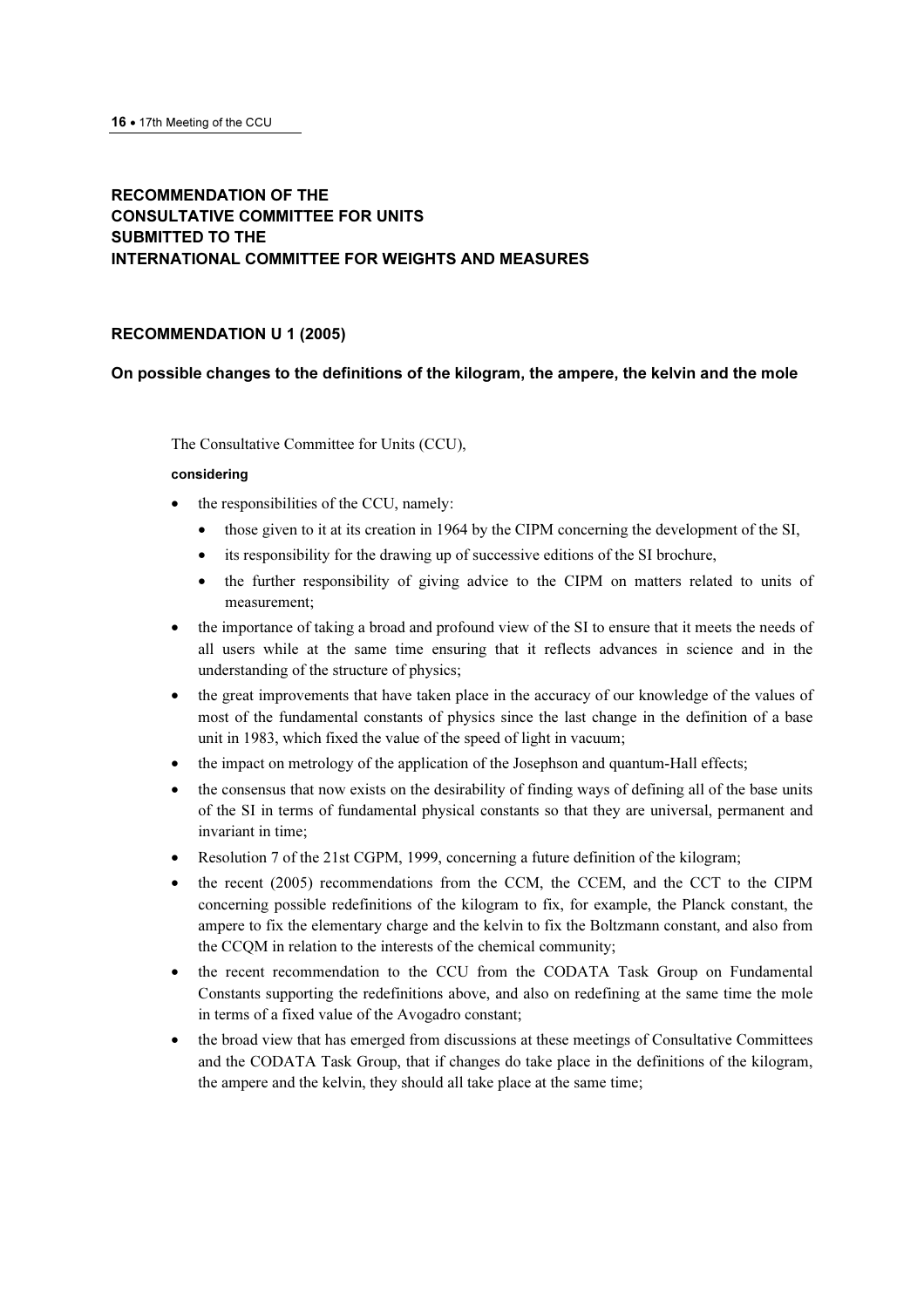- that further experimental results are essential, as noted by the Consultative Committees in their Recommendations cited above, before redefinition of the base units could be implemented;
- that before such important changes are made to the definitions of base units of the SI, wide publicity must be given to the draft proposals so that the opinion of the broad scientific and other user communities, not directly touched by the Consultative Committee structure of the Metre Convention, can be obtained and taken into account;

#### requests that

- the CIPM approve in principle the preparation of new definitions and *mise en pratiques* of the kilogram, the ampere and the kelvin so that if the results of experimental measurements are indeed acceptable, all having been agreed with the various Consultative Committees and other relevant bodies, the CIPM can prepare proposals to be put to Member Governments of the Metre Convention in time for possible adoption by the 24th CGPM in 2011;
- the CIPM give consideration to the possibility of redefining, at the same time, the mole in terms of a fixed value of the Avogadro constant;
- the CIPM prepare a Resolution that may be put to the 23rd CGPM in 2007 to alert member states to these activities;
- the CIPM further encourage NMIs to pursue national funding to support continued relevant research in order to facilitate the changes suggested above and improve our knowledge of the relevant fundamental constants, with a view to further improvement in the International System of Units.